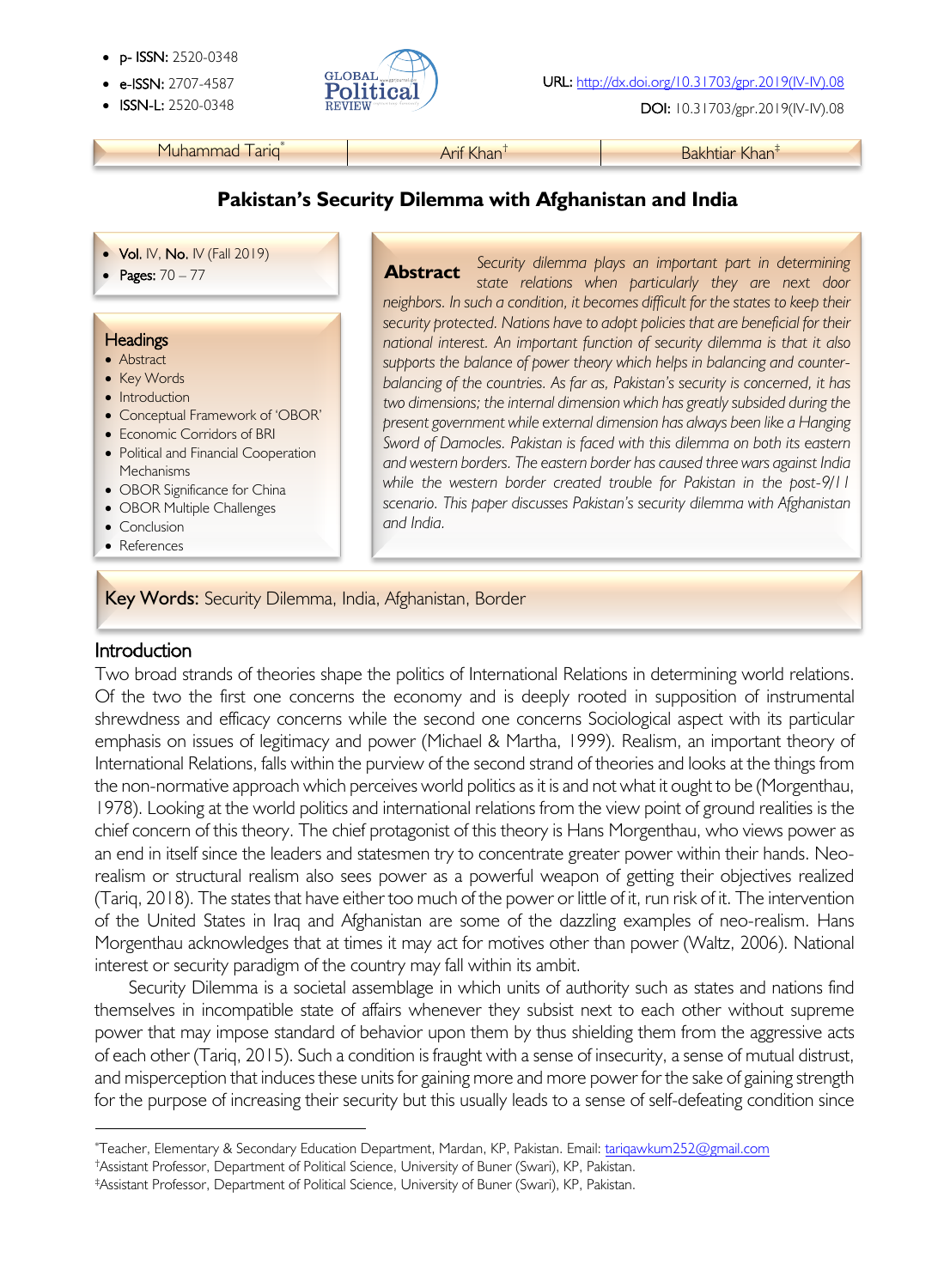complete security is unobtainable (Herz, 1951). The developments that overpowered Afghanistan in the post-9/11 scenario and consequently the drawdown of the NATO forces from Afghanistan provide an opportunity to look at Afghanistan from the viewpoint of Neo-realism in general and Security Dilemma in particular (Tariq M, 2015).

Security dilemma of Pakistan greatly suffers from two factors; the internal dimension and the external dimension. The internal dimension of Pakistan suffers from three sets of non-set actors. The first set of these non-state actors comprise the various groups of Taliban, the Quetta *Shura,* the *Haqqani* Network and the *Tehrik-e-Taliban* Pakistan. These networks have been engaged in different terrorist activities alongside the Pak-Afghan border and seek refuge in the safe havens on the border. The second set of nonstate actors comprises the *Lashkar-e-Tayyba, Jaish-e-Muhammad* and *Hizbul Mujahideen.* These networks are generally Kashmir-specific and carry on their activities for the survival of Kashmir and are opposed to the Indian activities against Kashmiri people. The *Hizbul Mujahideen* is a Kashmiri organization and is not involved in any violence and terrorist activities. *Lashkar-e Tayyba* is also India centric organization and is led by Hafiz Saeed. The third set of non-state actors comprises the sectarian groups including multiple *Sunni* groups of *Sipah-e-Sahaba, Lashkar-e-Jhangvi* and *Jiash-e-Muhammad.* This set basically comprises Punjabi fighters and work along with the Pak-Afghan border and Kurram and Orakzai areas. It is important to mention that the internal dimension of security has not caused any security concern for the country under the present regime of the Pakistan Tehrik-e- Insaf. Credit goes to the National Action Plan that was brought in vogue in Pakistan in the post-Army Public School Peshawar attack in December 2014 that resulted in a series of activities by the law enforcement agencies for curbing terrorism and establishing the writ of the government in both the settled and tribal areas of the country.

Instability and insecurity in Pakistan are mainly due to both the eastern and western border of Pakistan with India and Afghanistan (Tariq, 2020). As far as deteriorating security situation in Pakistan is concerned, it is mainly due to the porous and windy nature of the Pak-Afghan border that has provided sanctuaries to the insurgents and terrorists after getting their nefarious designs fulfilled. It is also pertinent to mention that it is a source of great economic hub for the *Pashtun* people across the border. Besides, it caters for the illegal activities, narcotics, and smuggling. Just as the withdrawal of the Soviet from Afghanistan in 1989 destined Afghanistan with lawlessness, insecurity and state of civil war coupled with power vacuum. Similarly, the withdrawal of the US Forces from Afghanistan within the stipulated time frame of fourteen months as of US-Taliban Agreement of February 29, 2020, may destine it for civil war, issues of security, settlement of deadlocks over leadership particularly the office of presidency and power distribution among the various stakeholders of the country (Tariq , 2020). Security Dilemma plays the most significant role in determining the world politics. It brought about the First World War since the whole European powers were compelled by the sense of insecurity over the alliances of their neighbors, though not actually likely to have a desire for war.

## Pakistan's Security Dilemma with Afghanistan

Pakistan is faced with several crises of existential nature comprising both external and internal threats from various terrorist networks. The dimension of external threat includes the ongoing conflict in Afghanistan, the regional hegemonic designs of India, the strategic objectives of the United States in the region and role of other foreign powers in the region. The dimension of internal threat comprises the negative effect of internal security, political turbulence and the corona pandemic that has almost stricken the whole world at the moment (Haq, 2010). In the post 9/11, Pakistan played the role of a frontline state against fighting terrorism that made Pakistan the center of attention. Although Pakistan is fighting against terrorism shoulder to shoulder with the International Community, the former has suffered a lot as a result of the war on terror (Tariq, 2018). Total death casualties and injuries in the post 9/11 reached a total of 61,549 deaths, and 67011 injuries. Analyzing them in terms of various categories, the number of militants' death stands at 31,000 followed by the civilians 22,100, followed by the security personnel which ranges to 8,214, while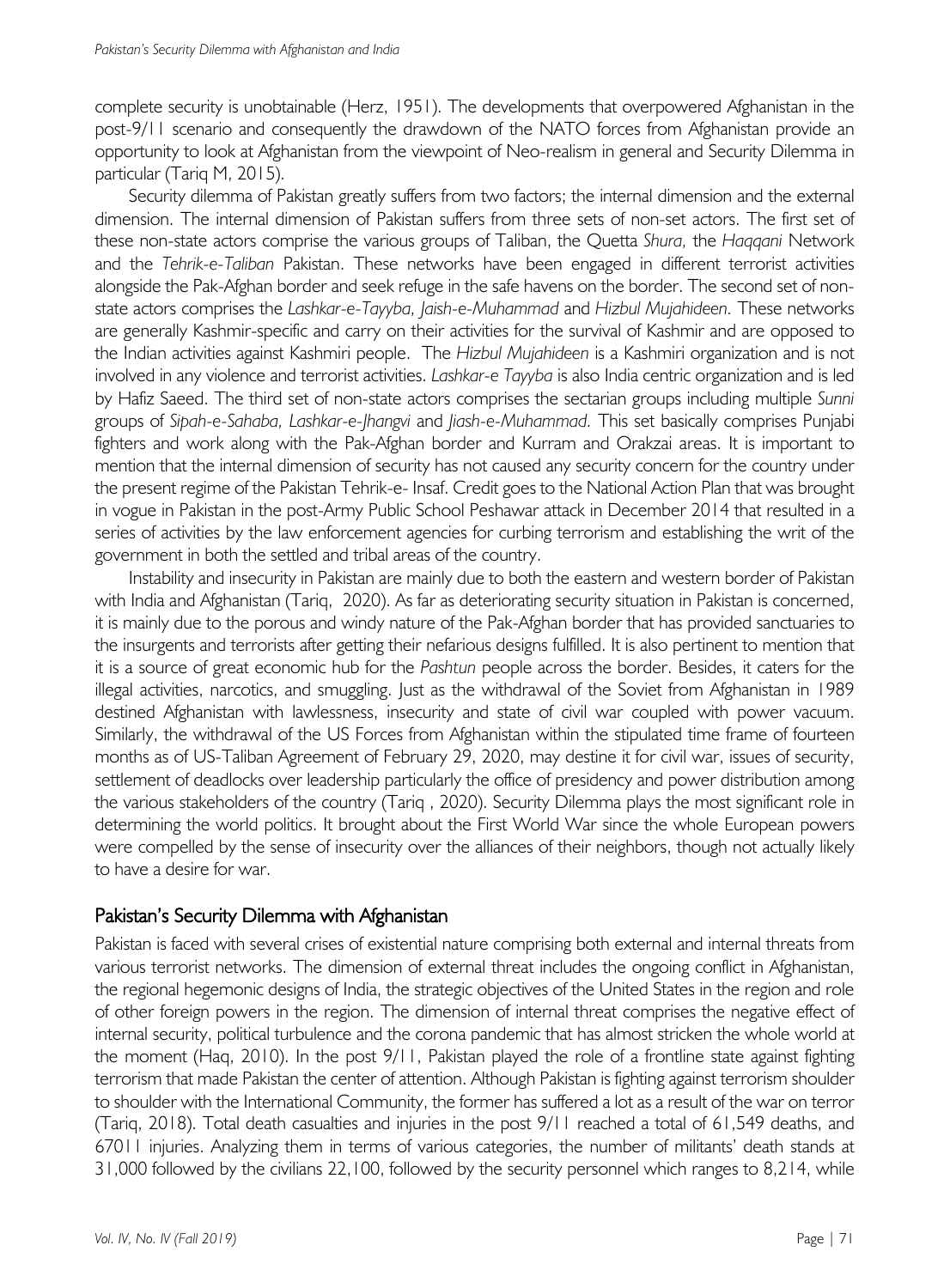in the case of injuries the number of civilians stands at 40,792 followed by the security personnel comprising 14,583 injuries followed by militants comprising 11,415 injuries (Tariq, 2018). But it is also important to note that round about 150,000 people, especially the *Pashtun* cross the Pak-Afghan border on daily basis for various purposes since the *Pashtuns* across both sides of the border meet for different purposes including commercial and noncommercial activities.

# Pak-Afghan Border and Security Dilemma

The contending issue between Afghanistan and Pakistan centers around the issue of Pak-Afghan border with respect to its legal status. Drawdown of the NATO forces from Afghanistan in December 2014 created leadership gap and political instability which may further exacerbate regional security and particularly the security of Pakistan (Tariq, 2015). Owing to the porous nature of the Pak-Afghan border, there is a great need to manage this border for the long and sustaining peace of the two countries and the region in general. However, certain issues still haunt the historical and legal perspective of the border, which according to the *Pashtun* Community of Afghanistan, would delink them from their *Pashtun* brethren. Two diverse views on both sides of the border, shape this relation, Kabul wants to utilize the border for its vested interests by questioning the validity of the border while Pakistan wants a friendly regime in Kabul for ensuring that the Pak-Afghan border does not become a hot border fraught with the jingoistic and chauvinistic issue of *Pashtun* Nationalism (Tariq, 2018). One of the main concerns of Pakistan in installing a friendly regime in Kabul is to keep its western border protected as it is already faced with threats and dangers on the eastern border.

Another area of concern for Pakistan is the notion of strategic depth, a term used in international relations, to seek shelter in Afghanistan in the wake of an attack by the Indian army. So far, the notion of strategic depth has not given any benefit to Pakistan but has faced the reverse situation on almost all occasions. It has never been used by Pakistan but has always been used by Afghanistan to take shelter in the mountains and return back to Afghanistan after committing terrorist acts of perpetration in Pakistan. This has been clear in many of the cases as in the case of attack on the Army Public School Peshawar when its mastermind was allegedly proclaimed to have sought refuge in Afghanistan. The notion of strategic depth was used by Pakistan for the sake of enhancing national interest but it has always gone against the national interest of Pakistan.

## India's Strategic Interest in Afghanistan

Pakistan also wants Afghanistan not to fall prey to any foreign influence, particularly the India as this would fuel the issue of sub-nationalism in Pakistan (Chandran, 2012). India has been helping Afghanistan ever since the Taliban were dethroned from power in 2001 by the allied forces of the United States. Some of the key areas where Kabul has been helped by New Dehli include the construction of building of Afghanistan Parliament, which also includes a library. It also includes rebuilding of Habibia High School in the city of Kabul, reconstruction of the Salma Dam, now called as the Afghan-India Friendship Dam, construction of an electricity transmission line, ranging from Pul-e-Khumari to Kabul, building of a hospital named as Indira Gandhi Institute for Child Health/Indira Gandhi Children's Hospital for the ailing persons equipped with a modern technology, giving financial aid to the Afghan National Agriculture Sciences and Technology University (ANASTU) in Kandahar, building a cricket stadium in Kandahar, upgrading telephone exchanges in some provinces, expanding the national television network, besides being providing the Afghan National Army with military and security training on modern lines (Iwanek, 2109).

Whatever has Indian done in Afghanistan is not on the basis of humanity or that Afghanistan is almseater but the fact is that India has a strategic interest in Afghanistan. The greatest concern of India in doing so is to curtail Pakistani influence there and secure friendly relations with the Kabul (Tariq, 2015). The construction of Zaranj-Delaram road is not only significant for Afghanistan but also for India. This creates a better communication link between the Iranian borders with the most important avenue of Afghanistan,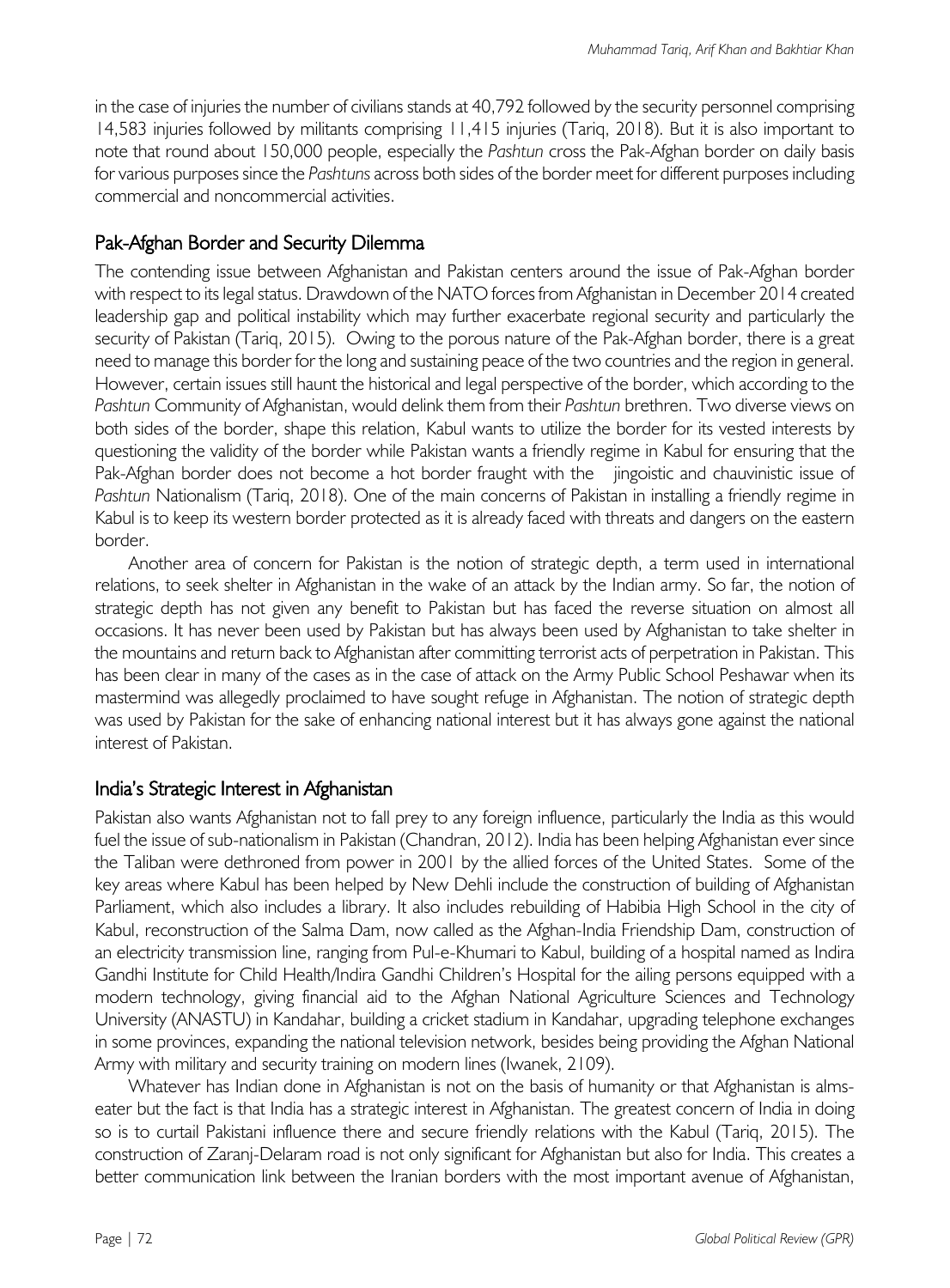the Ring Road, which again serves a link for most of the important cities of the country. This road will lessen the burden of Afghanistan on Pakistan, which is mainly dependent on Pakistan for its transportation of goods and infrastructure, being landlocked itself. Now, Afghanistan can also have trade routes with Iran by using the Zaranj-e-Delaram road. This will have the capacity to transport goods from Daranj to Iran's Chabahar Port. The construction of the road was financed, completed, and partially protected by Indian institution.

# The Case of COVID-19

Pakistan's security at present is also hit by the pandemic disease of Corona Virus in its present shape COVID-19. For the last four months it has engulfed thousands of people around the globe and has also affected millions of people in the world. According to a report of the World Health Organization (WHO), the total confirmed cases of COVID -19 across the globe are 2.92M, Recovered cases are 829K, while total death cases are 204 K (T & News, 2020). Among all the countries, USA is on the top of the list with death-casualties of 53,000and 900,000 infected patients. In Pakistan, the number of confirmed cases of Corona Virus is 13,106 that of recovered cases 2,866 and death cases are 272. This has greatly affected the economy of Pakistan since the issue of Lockdown has greatly affected the working and lower middle class of the country as it has been under lockdown since 15 March 2020. This will have many ramifications for the entire economy of the country. All the educational Institutions of the country are close since 14 April 2020 while most of the Universities have been converted into Quarantine Centers to be used by the Patients till their recovery from the pandemic disease.

# Pakistan's Security Dilemma with India

Basically, Pakistan has security threats from both its eastern and western borders. Security threat from the western border increased in the post-9/11 scenario with Pakistan provided logistic support to the United States and the allied forces. But security issues from the eastern border have been there since the very creation of the country. Some of the factors that have contributed to the worst security situation are the Kashmir issue, water dispute and cross border terrorism. Both India and Pakistan has been at daggers drawn over the issue of Kashmir (Reveron & Murer, 2013). It is on this issue that both the countries have fought three wars but no substantial solutions seem to bring the two arch-enemies closer at any time Both the regional as well as the international stakeholders do recognize the strategic importance of Kashmir for both India and Pakistan (Fayyaz, 2016). It is also significant to mention that both the countries consider Kashmir very important for the solidarity of their respective countries.

# Security Dilemma Over Kashmir Dispute

The strategic location of Kashmir has made it a bone of contention between the two countries. Kashmir is very important to both the countries since the water of most of the important rivers flowing to Pakistan has its origin in Kashmir. The great stakeholders have their own stances over the resolution of Kashmir issue while the stance of Kashmir, as a third stakeholder has always been bypassed (Fayyaz, 2016). India has never been in a position to give Kashmiris the right of self-determination as this would strengthen the position of Pakistan since majority of the Kashmiri people are Muslims (Hussain, 2015). Pakistan, on the other hand, strongly adheres to the claim of the Kashmiri people for their right of self-determination by rejecting the stance, at the same time, the stance of the Indian people that Kashmir is an integral part of Pakistan (Fayyaz, 2016). For the sake of their vested interests, India has always used propaganda against Pakistan that she is interfering in the affairs of Kashmir. They have been deprived of their right to free movement and have been locked down in their homes for the last eight months since October 29, 2019. In such a state of affairs, the international community and regional stakeholders are also silent upon the undue security lockdown imposed upon them by the Indian people. So, the tactics of increased deployment of security personnel over the border, armed conflict against the Muslims, supporting terrorist networks in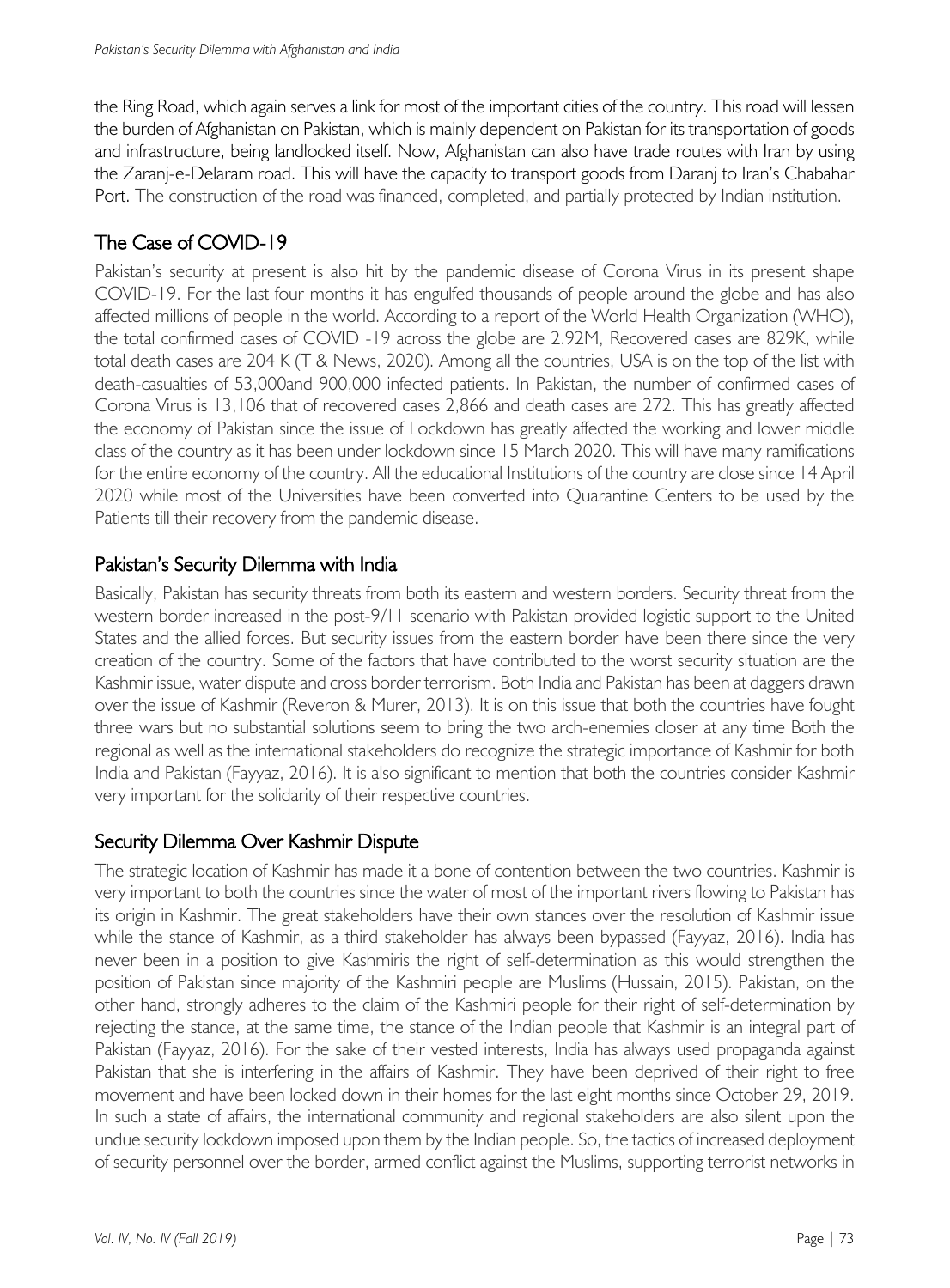Pakistan and brutal killing of the innocent Kashmiri people that have added to the increased tension and security dilemma between the two countries (Usman, Hussain, Amjad, Tariq, & Sajjad, 2017). Another important area of concern is the years longing ongoing dispute over the water of rivers and particularly construction of Dams and various power projects on River Jhelum.

# Security Dilemma Over Water Dispute

Water is very important for the survival of human life. It is from water that many needs of human lives such as electricity, irrigation purposes, power projects, and dams are built from these sources. Unfortunately, water dispute stated between Pakistan and during the initial stages of the creation of Pakistan but this issue was resolved in 1960 through World Bank according to a treaty known as the Indus Basin Treaty (Akhtar, 2015). Water Dispute has served as a security dilemma between the two countries. Most of the statesmen are of the view that international water conflicts are more detrimental than the domestic water conflicts (Mustafa, Akhtar, & Nasrullah, 2013). Besides, water disputes in Pakistan are closely linked with the hegemonic designs of the Indian upstream position which is going to further exacerbate relations between the two countries. Moreover, South Asia in general and Pakistan in particular, is facing the problems of water scarcity that will bear a very negative impact on the economy and social structure of Pakistan. According to a report of the International Monetary Fund (IMF) Pakistan ranked third among the countries facing severe water shortage very at a rapid speed ( Khan, & Kumar, 2019). According to Pakistan Council of Research in Water Resources (PCRWR), Pakistan will run short of water by 2025, where very less amount of water or no water will be available in the country (Shukla, 2018). Moreover, presently only 20% of people have access to clean drinking water while the remaining 80% depend on contaminated water (Daud, et al., 2017). Since the geographical location of India is upstream to Pakistan, it is very easy for India to control the river water, which will cause severe loss to Pakistan (Mustafa, Akhtar, & Nasrullah, 2013). But to the great tragedy of Pakistan, India has been constructing Baglihar Dam on River Chenab and Kishanganga Dam on River Jhelum, very much against the interest of Pakistan and norms of international law (Khan, 2016). This is also very much against the norms of the Indus Basin Treaty of 1960, which has clearly bifurcated the river systems for both Pakistan and India. Not only this, besides constructing dams, India also storing huge amount of water which will have a very negative impact on the economy of Pakistan. This has created more tension in the relations of the two countries and is adding fuel to the security dilemma of Pakistan with India.

# Security Dilemma Emanating from the Pak-India Border

Since the creation of Pakistan in 1947, India has been violating the norms of human rights on the border by ruthlessly killing the innocent people through shelling on the civilians and the security posts of Pakistan. India has been trying to destabilize Pakistan in the region through various tactics and particularly through false propaganda that Pakistan is supporting terrorism in the region but by this they are actually hiding their atrocities in Kashmir and their excessive involvement in the affairs of Afghanistan. Both Pakistan and India accuse and counter-accuse each other for the interference in each other's affairs (Virk, 2013) (Yadav, 2014). Regardless of the blame game, India has always been engaged in interfering in the internal affairs of Pakistan and trying to destabilize Pakistan in the region (Muzaffar, 2015). Brutality of the Indian people continues in the occupied Kashmir since they have been locked down for more than eight months in their houses and have been tortured both mentally and physically though Kashmir, through plebiscite, had decided to opt for Pakistan (Korbel, 2015). Moreover, India is also fueling the insurgency in Balochistan by creating dissension in Pakistan. A glaring example of this is the arrest of Kalboshan Yadav, an Indian spy in Balochistan. He is allegedly claimed to have been working in Balochistan for the Indian army for several years (Tariq, 2016). It is pertinent to state that one of the main concerns of Kalboshan was to create security issues in the Gawadar and create hurdles in the way of China Pakistan Economic Corridor (CPEC). Stopping Indian interference in the territory of Pakistan would mitigate the danger of security dilemma with India. Pakistan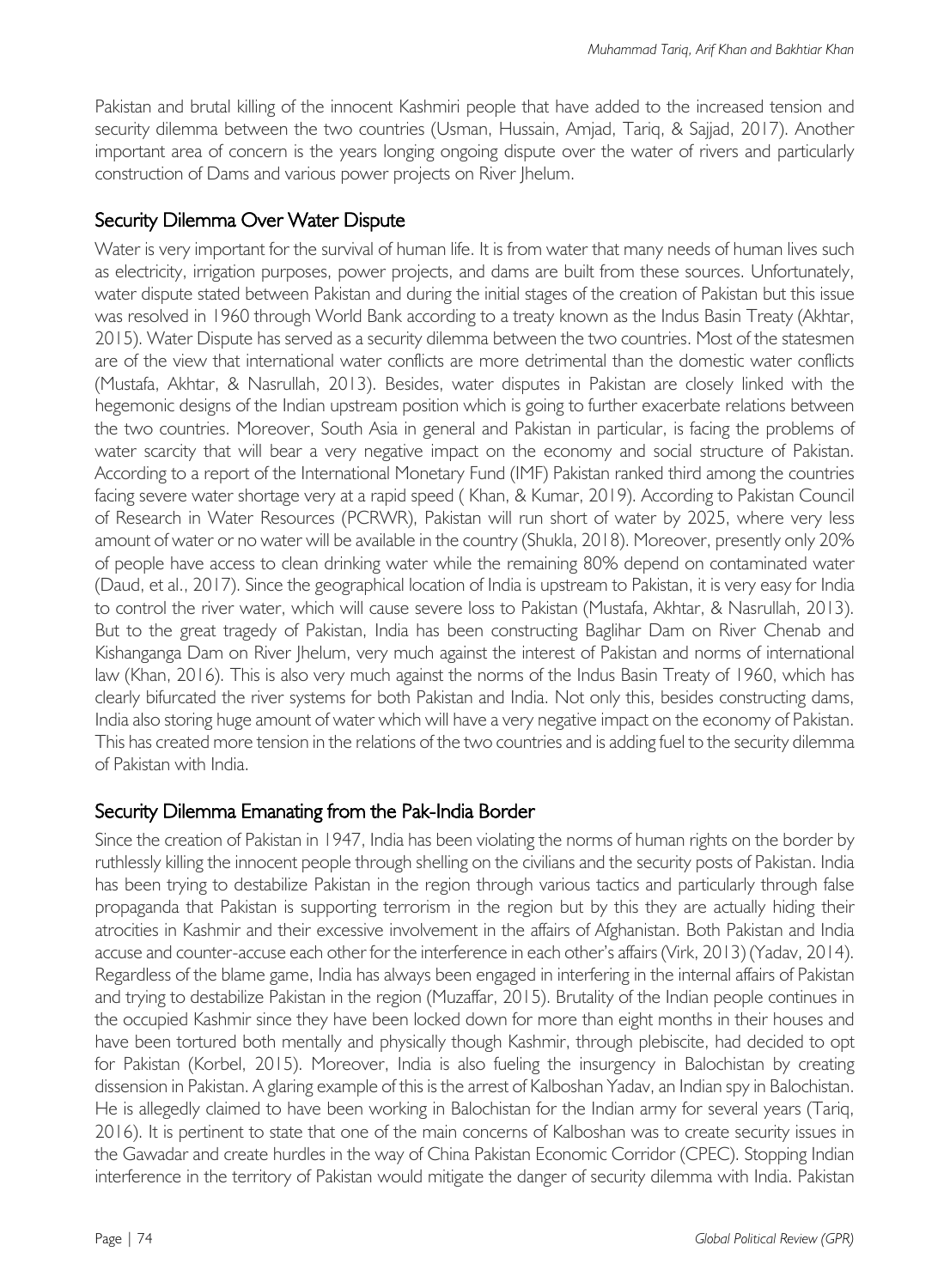must deal such spies with an iron hand as this would strengthen the position of Pakistan and help in decreasing the security dilemma.

## **Conclusion**

Pakistan enjoys a very strategic location in South Asia. But unfortunately, it is sandwiched on both of its eastern and western borders. There is cross border terrorism from both sides which has made created a bad image for image for Pakistan in the regional and International politics. It is the strategic position of Pakistan that has made more important in many ways but has also created problems for it on account of its border with Afghanistan and India on both its western and eastern side respectively. It is a great tragedy of Pakistan it is not only suffering from the external dimension of security but also the internal dimension of security. Though the internal security dimension has subsided to a great extent during the current regime of the government but security concerns have been greatly affected by the COVID-19 where it is spreading at a very high speed in the whole world. The whole world has been hardly hit by this pandemic disease. The most suffered nation is the United States of America followed by Italy, Spain, France, Germany and UK with the greatest number of death casualties and infected people.

The external dimension of security of Pakistan rests with Afghanistan and India. Enough of discussion has been made with regard to the security threat emanating from Afghanistan. The Pak-Afghan border with its porous nature has created great security concerns for Pakistan. Besides security check posts, and deployment of security personnel on the border has greatly contributed to mitigate the issue of security for Pakistan. The windy and treacherous nature of the border is another security concern for Pakistan because the terrorists and insurgents can cross the mountains after getting their nefarious designs fulfilled. Border management between the two countries will also do a lot in controlling terrorism and insurgency between the two countries. There is a greater need to appoint a joint security force from security personnel of both the countries to maintain law and order situation on the border. As far as, security concerns with India are concerned, it is paramount since three wars have been fought between the two countries causing huge loss to humans and finances besides destroying the infrastructure of the counties. But this is not the end of the episode, there is always likelihood for another war if the major issues of Kashmir, water issues and cross border terrorism are not resolved. The most important issue is the issue of Kashmir, which needs to be resolved on a priority basis. The international community and regional actors can play their significant output by resolving this ever-hot issue.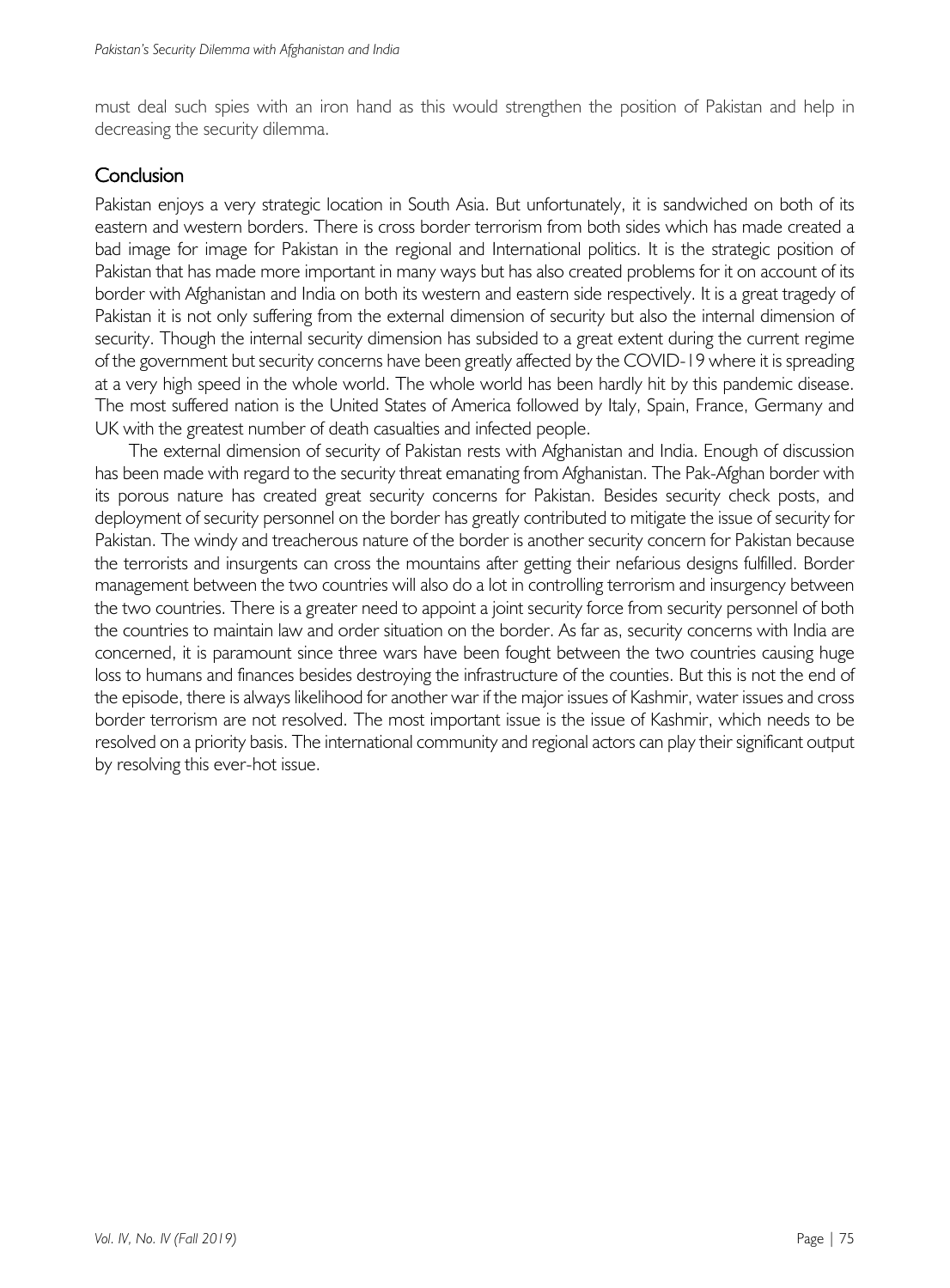# References

- Akhtar, M. (2015). The Hydorpolitcal Cold War: THe Indus Waters Treaty and State Formation in Pakistan. *Politcal Geography , 46*, 65-75.
- Chandran, D. S. (2012). The Crisis State: Pakistan's Secuirty Dilemma . (192), 2-4.
- Daud, M. K., N., M., A, S., R, M., AB, R., BS, M., et al. (2017). *Drinking Water Quality Status and Contamination in Pakistan.*
- Fayyaz, S. (2016). Kashmir Dispute between Pakistan and India: The Way out . *11* (1).
- Haq, I. u. (2010, November 22). "Pakistan Security Dilemma: An Insiders Perspective". *Center for Strategic and International Studies (CSIS)* .
- Herz, J. H. (1951). *The Security Dilemma in an Atomic Age: Political Realism and Politcal Idealism.* Chicago, USA.
- Hussain, T. (2015). Kashmir Dispute: Regional and Ethnic Conflicts: perspectives from Front Lines. 4.
- Iwanek, K. (2109, January 19). 36 Things indai has Done to Afghanistan. Pulse.
- Khan, M. W. (2016). A Key to Enduring Peace: Reforms in Federally Administered Tribal Areas of Pakistan
- Korbel, J. (2015). Dangers in Kashmir.

.

.

- Michael, B. N., & Martha, F. (1999). The Politics, Power and Pathologies of International Organizations. (Autumn ), 699-732.
- Morgenthau, H. (1978). *Politcis Among Nations: The Struggle for Power and Peace* (5th ed.). New York: Alfred A. Knpf.
- Mustafa, D., Akhtar, M., & Nasrullah, N. (2013). Understanding Pakistan's Water Security Nexus.
- Muzaffar, M. (2015). Terrorism in South Asia: Anatomy and the Root Causes. *Journal of Humanities and Social Sciences , 20* (1), 1-7.
- Nabi, G., Ali, M., Khan, S., & Kumar, S. (2019). The Crisis of Water Shortage and Pollution in Pakistan: Risk to Public heealth, biodiversity, and ecosystem. *Environmental Science and Pollution Research* .
- Reveron, D. S., & Murer, J. S. (2013). Flashpoints in the War on Terrorism .
- Shukla, V. (2018). *Pakistan's Alarming Water Crisis: Country To Run Out of Clean Water by 2025.* Retrieved June 8, 2018, from hcomttp://www.valuewalk.
- T, & News, T. (2020, April26). Casualties by COVID-19, Global Death Cross 200,000. Rawalpindi, Pakistan.
- Tariq, M. (2018, January 15). Afghanistan Turmoil and Its Implications for Pakistan's Secuirty. *Ph. D Dissertation* , 1-303. Mardan, Khyber Pakhtunkhwa, Pakistan: Abdul Wali Khan University, Mardan
- Tariq, M. (2018). An Analysis of Insurgency in Afghanistan (2001-2016). (G. S. (GSSR), Ed.) *Global Social Sciences Review (GSSR)* , 131-145.
- Tariq, M. (2018). An Analysis of Major Theories of Fderalism. *Global Social Sciences Review (GSSR) , III* (IV), 400-412.
- Tariq, M. (2015, JUne 15). Drawdown of NATO Forces from Afghanistan: Implications for Pakistan's Security . *M. Phil Thesis* , 1-124. Mardan , Khyber Pakhtunkhwa, Pakistan : Abdul Wali Khan University Mardan .
- Tariq, M. (2015, June 15). Drawdown of NATO Forces from Afghanistan: Implications for Pakistan's Security. *M. Phil Thesis* , 1-124. Mardan, Khyber Pakhtunkhwa, Pakistan: Abdul Wali Khan University Mardan.
- Tariq, M. (2015). Dynamics of NATO Drawdown from Afghanistan and future Implications . (R. Sultana, Ed.) *FWU Journal of Social Sciences , 1* (1), 115-124.
- Tariq, M. (2015). India-Pak Rivalry in Afghanistan. (R. Sultana, Ed.) *FWU Journal of Social Sceinces , 1* (2), 15-24.